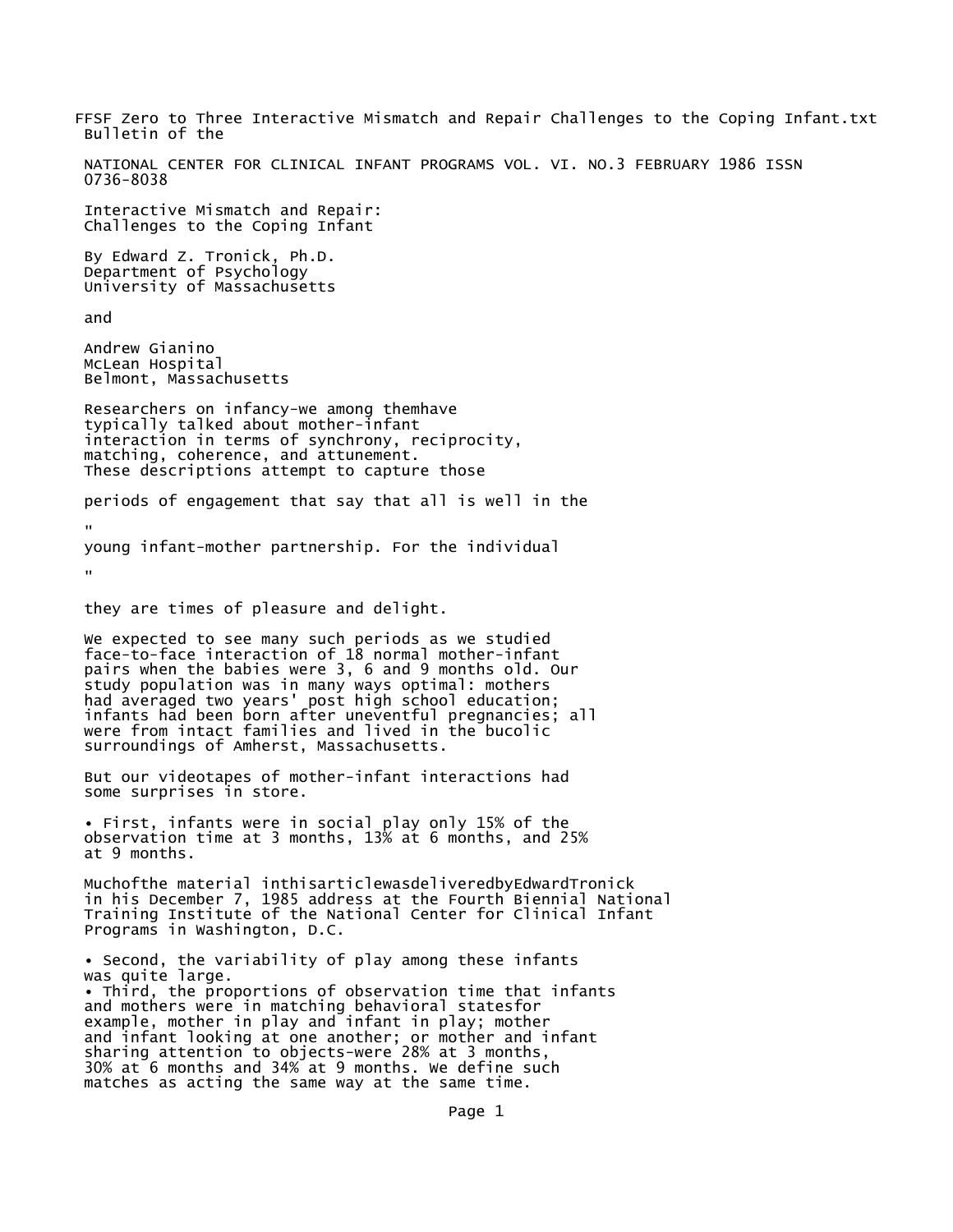FFSF Zero to Three Interactive Mismatch and Repair Challenges to the Coping Infant.txt When we examined matched periods of play alone, the proportions were even smaller-13%, 10% and 21% at 3, 6 and 9 months. The variability, again, was large. (Figure

1).

## SUBJECTS AND PREDICATES

We wondered about this large portion of the time when mother and infant were not displaying positive emotions and especially about the 70% of the time when mother and infant were not in matching stage, were not in synchrony. Contents: Interactive Mismatch and Repair Suffering in Three Preschool Siblings National Center Notes For Your Information . . . . . . . . . . . . . . . . . p. 1 p. 6 p. 10 p. 11 Publications Call for Papers Conference Call p. 13 p. 15 p. 16 National Center for Clinical Infant Programs 733 15th St., N. W., Suite 912, Washington, D.C. 20005 (202) 347-0308 "Stress builds character" Our view begins with the injunction New England has been preaching to the rest of the country for years: Proportion of Mother-Infant Matches in Any State (Any Match), Matches in Social Play (Soc. Match) (with Standard Deviation) PROPORTION OF TIME 34.0 35 30.5  $---)$  $28.3~M)$ <sub>\_\_\_\_</sub> . 30 (M) 21.5 25 50 C) 20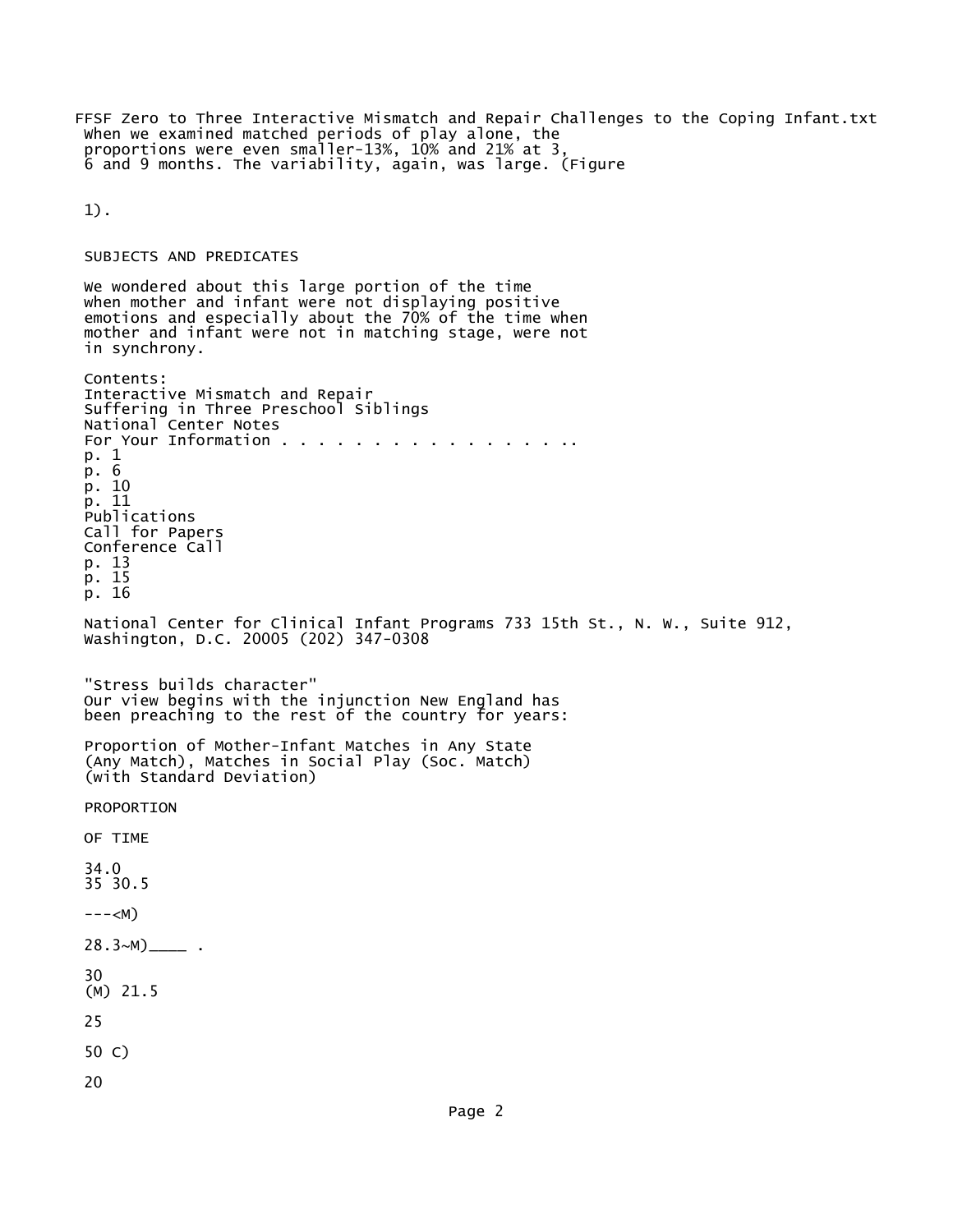FFSF Zero to Three Interactive Mismatch and Repair Challenges to the Coping Infant.txt

13.8 15

10.76

 $(SOC)_{--}$  . /  $10 \sim SOC$ 

 $5$  so = 13.7 so = 9.3 so = 15.8 o

o36 9

**MONTHS** 

Figure 1

stress builds character. Specifically, there is often a mismatch between the infant's expectations and the state of the interaction, or between the behaviors of the partner and the behaviors of the infant. These

,~:

mismatches stress the infant by generating negative emotions, but the infant has coping behaviors for repairing them to turn a mismatch into a match and the negative emotions into positive emotions. Developmentally, the experience of repairing these mismatches has several positive benefits for the infant. First, the infant's sense of effectance or mastery is increased. Second, his coping capacities are elaborated. And third, following Spitz's formulation, with the reiteration and accumulation of the experience of successfully repairing mismatches in his daily interactions with hismother, the infant internalizes a pattern of interactive coping that he brings to interactions with other partners. Indeed, to the extend that the infant successfully copes, to that extent will the infant experience positive emotions and establish a positive affective core.

But these is a darker side to the New England .-injunction: the infant who employs his coping strategies ':,.•uccessfully and repeatedly fails to repair mismatches ""to feel helpless. This infant eventually gives up pting to repair the mismatches and increasingly . 5 his coping behavior on self-regulation in order trol the negative emotion generated. He ..es a'pattern of coping that limits engagement : social environment and establishes a negative "core. Ironically, when this infant utilizes these . viors in potentially normal interactions they interactions as well, engendering a cycle s his inwardly focused style of coping, a

.'JDCly eventually become pathological.

Coping behaviors of the infant

What coping behaviors does the infant have? Gianino,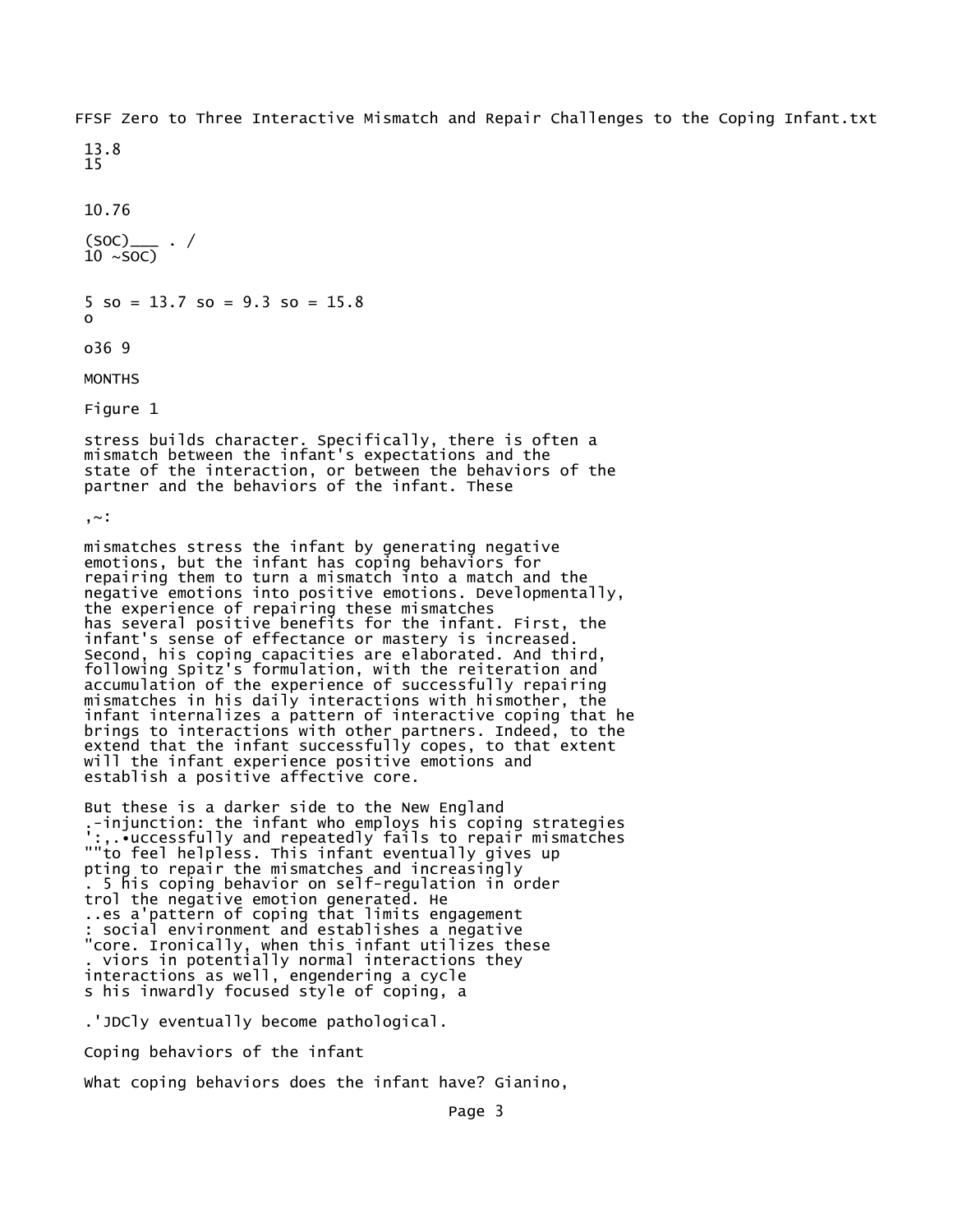FFSF Zero to Three Interactive Mismatch and Repair Challenges to the Coping Infant.txt following Brazelton and Beebe, has described six coping behaviors utilized by infants (See Table 1). First the infant can signal his partner with his emotional displays Zero to Three Staff Editor-Jeree Pawl Associate Editor-Emily Schrag Consulting Editor in Pediatrics-Jack Shonkoff Zero to Three is a publication of the National Center for Clinical Infant Programs. Unless otherwise noted, materials published in Zero to Three may be reproduced by health professionals or employees, , officers or board members of non-profit organizations for non-. ' commercial use, provided they acknowledge the National Center for Clinical Infant Programs as the source and copyright owner of this material. National Center for Clinical Infant Programs Board of Directors Mary D. Salter Ainsworth-University of Virginia Kathryn Barnard-University of Washington William Bevan-MacArthur Foundation, Chicago Peter Bios, Jr.-University of Michigan Medical Center T. Berry Brazelton-Children's Hospital Medical Center, Boston Amy S. Cohen-Center for Preventive Psychiatry, White Plains Robert N. Emde-University of Colorado School of Medicine Linda Gilkerson-The Evanston Hospital, Evanston, Illinois Morris Green-Indiana University School of Medicine Stanley I. Greenspan-Clinical Infant Development Research Center,,:' DHCH/NIMH Irving B. Harris-Pittway Corporation, Chicago Asa Grant Hilliard, III-Georgia State University, Atlanta Anneliese Korner-Stanford University Medical Center J. Ronald Lally-Far West Laboratory, San Francisco Bernard Levy-Smart Parts, Inc., NYC r Reginald S. Lourie-Regional Center for Infants and Young Childrell,, $\sim$ , Rockville, MD ::Dolores Norton-University of Chicago Robert A. Nover-Clinical Infant Development DMCH/NIMH [eree Pawl-University of California, San Francisco George H. Pollock-Institute for Psychoanalysis, Chicago Sally Provence-Yale Universi ty School of Medicine Julius B. Richmond-Harvard University Medical School Mary E. Robinson-Clinical Infant Development Research Center):; DMCH/NIMH " Pearl Rosser-Howard University School of Medicine."

Lisbeth Schorr-University of North Carolina, School of Pub(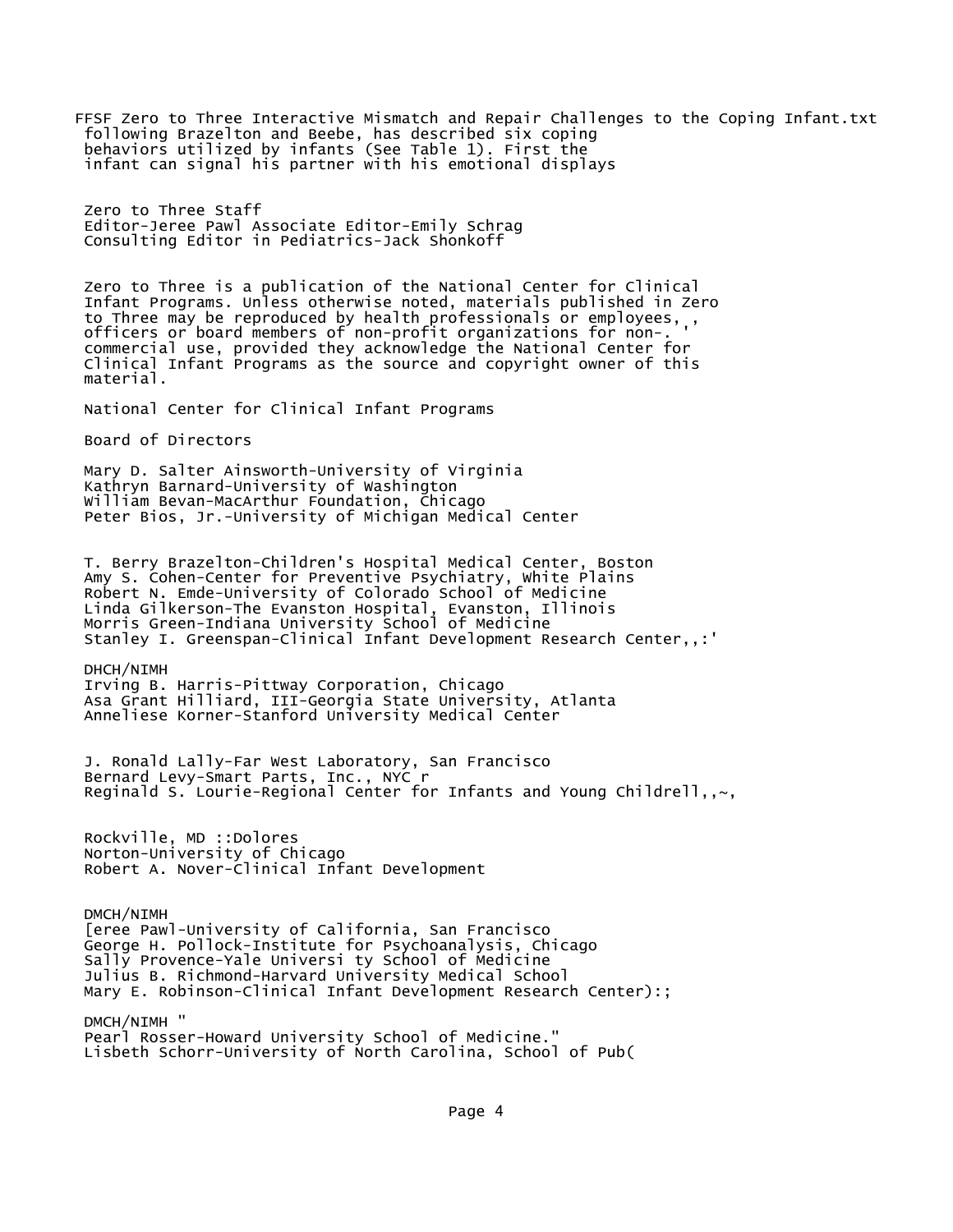FFSF Zero to Three Interactive Mismatch and Repair Challenges to the Coping Infant.txt Health Rebecca Shahmoon Shanok-Jewish Board of Family and Childrel\~'

Services, NYC "s~ Jack Shonkoff-University of Massachusetts Medical School Albert J. Solnit-Yale University School of Medicine Lynn Srraus-s-Mamaroneck, NY Bernice Weissbourd-Family Focus, Inc. Judith Viorst-Washington, D.C. Edward Zigler-Yale University

Ufe Members

William Friedman-New York City Peter B. Neubauer-New York City Arthur H. Parmelee-University of California Medical Center,

Angeles £reCluive Diredor: Eleanor Stokes Szanton AS50ciate Director for Publications and Public Policy: Emily Schrag Direclor of Developmen/: Carol Berman This publication was made possible in part by grants from the H ... Foundation, Johnson and Johnson Baby Products Company, aoer ' Florence and John Schumann Foundation .'

© National Center for Clinical Infant Programs 1986

and other behaviors to correct the mismatch. For example, frowns communicate the infant's dissatisfaction with the interaction and convey the message "change what you are doing." If signalling does not work, the infant can focus on himself, that is selfcomfort, and buffer himself from the interactive stress. The infant can also focus on objects. If these do not work, the infant can attempt to disengage from the interactive stress by withdrawing, averting or even trying to escape.

These strategies are crucially different from one another. When the infant utilizes his emotional signalling skills he preserves his goal of maintaining social engagement. When he switches to objects he gives up that goal. And when the infant utilizes any of the other coping strategies he sacrifices social engagement and even engagement with objects in order to maintain internal emotional regulation. Thus self-regulation and interactive regulation are two sides of one regulatory process.

To demonstrate the infant's repertoire of coping behaviors we presented infants in our study with an unresolvable mismatch: the challenge of the stillfaced mother. In the still face manipulation, the mother is in

## February 1986 Zero to Three

the normal face-to-face position with her infant, but she remains expressionless and unresponsive. It isas if the mother is saying hello and good-bye at the same time, leaving the infant trapped between the two messages. In early work with T. Berry Brazelton we had described a pattern of eliciting, but we had seen other coping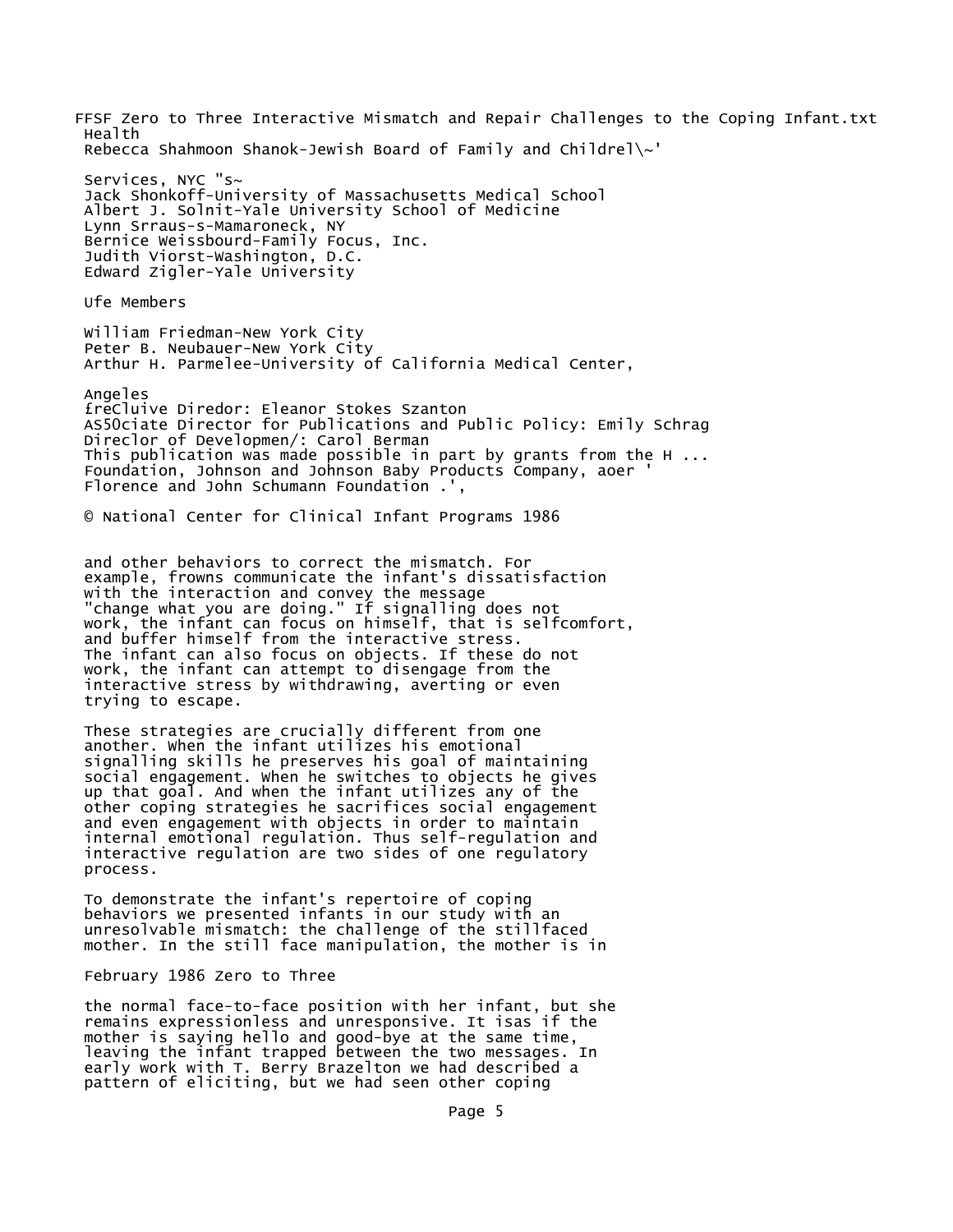FFSF Zero to Three Interactive Mismatch and Repair Challenges to the Coping Infant.txt patterns as well. In this study we wanted to document these other coping patterns and to evaluate if these infants evidenced stable}ndividual differences in coping.

In fact, our videotapes of infants and their still-faced mothers amply illustrated the variety of coping behaviors these babies used to attempt repair of the mismatch of the still-face. Some infants would repeatedly engage in positive elicits with smiles and vocalization. Other infants utilized negative elicits. Some mixed the two together. Other infants looked over at the mother and turned toward objects and did not look at the mother again. And some displayed stress and ragged breathing and fingering but were unable to elicit or turn toward objects, but only self-comfort and stare into space.

Individual differences and stability in coping behavior

To examine whether or not there were individual differences, or stability in coping behaviors, Gianino, Plimpton and Tronick had 52 6-month-olds confront their mothers engaging in the still-face on two occasions 10 days apart. They found strong and consistent evidence for stability in infant coping styles. Infants demonstrated stability in utilizing signalling, self-eomforting and focusing on objects (See Table 2). In fact they even demonstrated stability for the type of signals and type of self-comforting they employed.

These results are intriguing because they suggest that preferential orientations towards others, the self, and the world of things may already be in place by 6 months of age. As hypothesized by generations of psychodynamic therapists, these orientations may potentially

be predictive of certain patterns of personality development and defensive patterns. But our observations occurred during experimentally produced stress. Could we see the same type of coping behavior in the normal interaction?

Infant coping with normal interactive stress

Normal interactive stress arises from many causes

mistiming of emotional signals, unlear signals, misread

ing of signals, differences in goals, overloading or underloading of stimulation. More simply put, these stresses occur because it is impossible for mother or infant to maintain mutual regulation over the course of an entire interaction. These stresses are normal, typical, and inherent to an interaction.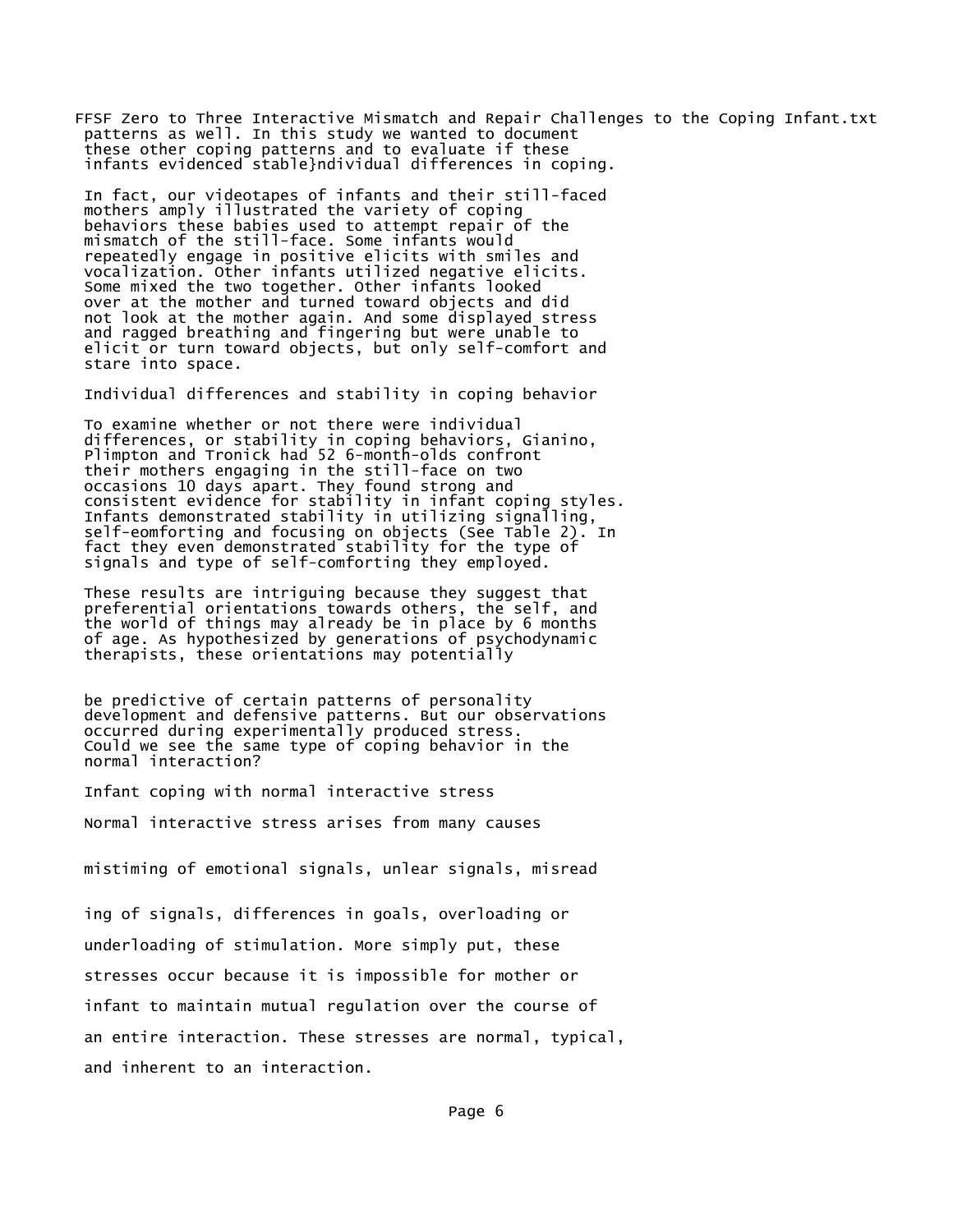FFSF Zero to Three Interactive Mismatch and Repair Challenges to the Coping Infant.txt In one sequence we observed, for example, an infant

was looking at her chair and comforting herself by sucking her finger. The mother attempted to elicit her attention but the infant avoided her by looking first to one side, then the other. The mother then removed the baby's hand from her mouth. The mother moved back slightly, they established eye contact, and both smiled. In another segment, we saw a mother establish eye contact with the infant, who averted, however, as the mother moved in closer. When the mother descreased some of her activity, the infant smiled, but when the mother moved in closer, the infant averted again.

Data analysis of these tapes of infants attempting to repair normally occurring mismatches demonstrated that when infants were confronted by a mismatch, 34% of these mismatches were repaired to a matching state by the next step in the interaction and 36% of the remaining mismatches were repaired by the second step. In other words, normal infants and their mothers are constantly moving into mismatch states and are then successfully repairing them. Furthermore, we found evidence that the infant's experience in repairing normal interactive mismatches was strongly related to the coping behaviors that baby employed when confronted by the more extreme interactive stress of the mother in still-face. Using a scale developed in our laboratory by Ricks, we found that infants whose mothers were more responsive to their signals during the normal interaction were more likely to signal their mothers during the stillface, less likely to evidence distress and less likely to engage in "scanning," a sign of disorganization. Similarly, in a preliminary analysis of a small number of subjects we found that infants who experienced more repairs of mismatched states during the normal interaction were more likely to positively signal their mother and signficantly less likely to utilize negative signals during the still face.

Coping styles reflecting failure: infants of depressed mothers

If the kinds of coping behaviors we observed are beginning to stabilize by 6 months of age and if infants' experiences in the normal interaction are related to how they cope with stress, we would expect that infants who experience unrepaired mismatches on a constant basis would begin to stablize coping styles that reflect that failure. In particular they would become increasingly withdrawn and sad in their affect; they, would resort to coping strategies that focused on self,., regulation, and they would give up attempts to repairer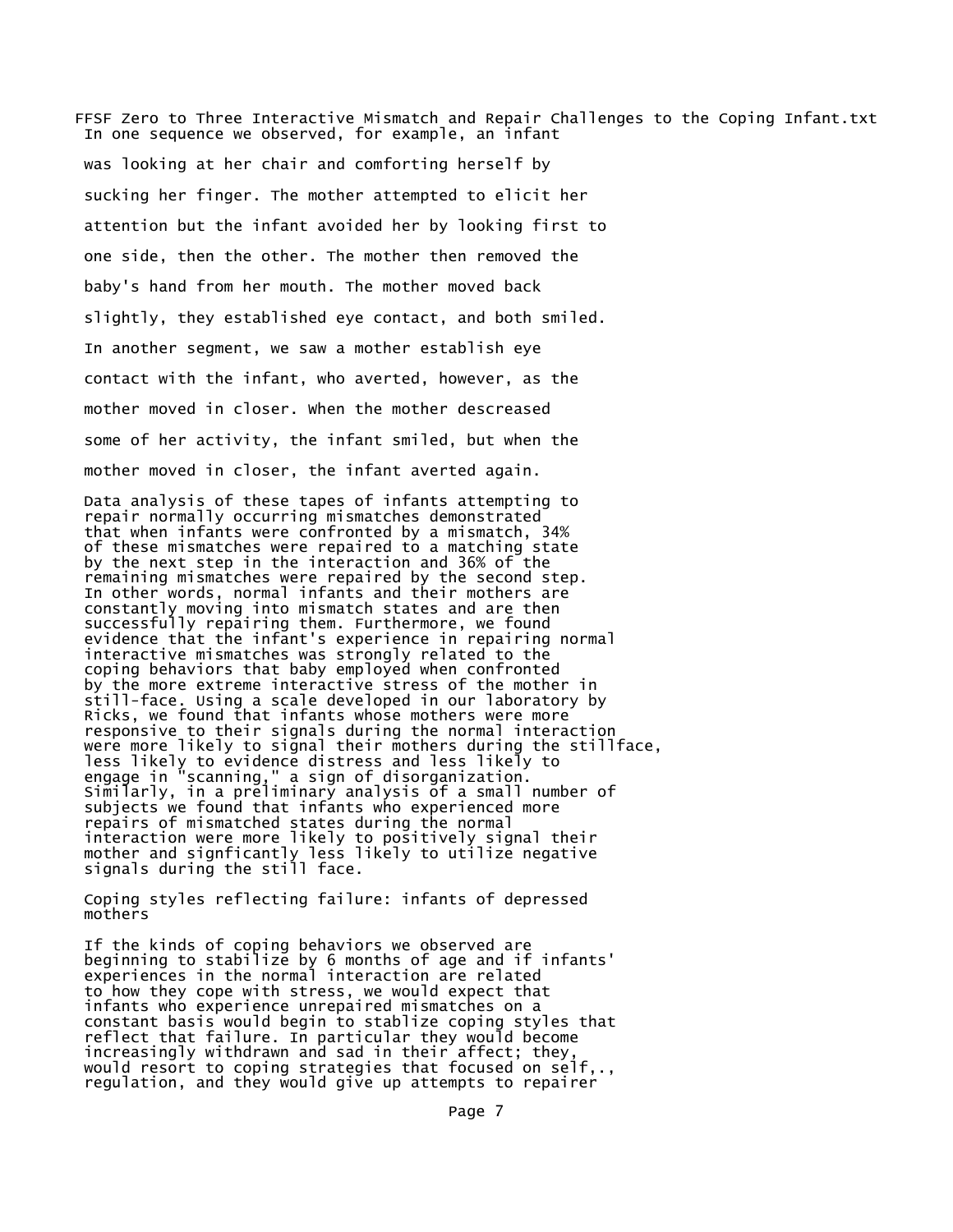FFSF Zero to Three Interactive Mismatch and Repair Challenges to the Coping Infant.txt the interaction.

The work of Greenspan, Field, Clark, Zahn-Waxler i and others suggested that maternal depression would ' present the infant with such a stress. But before we studied real depression we developed an experimental manipulation with Jeff Cohn in which mothers simulated depression. We asked mothers to flatten their facial expression, talk in a monotone, move slowly and sit away from the infant-to act the way they do on the days they feel blue. (Normal mothers had no trouble following these instructions.) We saw this manipulation as more stressful than the still-face, because though many of the mother's actions in the simulation are, contingent on the infant's actions, they are inappropriate and produce repeated mismatches.

In one sequence, for example, an infant has slumped in his chair and turned away from his mother. He did glance at her several times, but even when she straightened him up he slumped away from her on the other side and eventually fussed and cried.

Our next step was to carry out a naturalistic study of 7-month-old infants whose mothers evidenced depressive symptoms and other signs of disturbance. This was " done with Jeff Cohn, Karlon Lyons-Ruth and Dave Connell. Findings from our preliminary analyses were

February 1986 Zero to Three

accumulated and eventually interr\_\_.ized experiences of the infant over time. When the coping functions well, the infant is able simultaneously to maintain self-and interactive regulation; when these twin achievements are not possible, self-regulation becomes the predominant goal.

Psychopathology may be an outcome of repeated unsuccessful efforts to repair mismatches. We have hypothesized that defensive behaviors can evolve out of the infant's attempts to cope with a history of chronic mismatches in his primary social relationships. The infant's interactive experience, constrained by possible temperamental qualities such as the orientations toward object engagement, people or self-comforting that we uncovered, teaches the infant which coping behaviors are most effective in regulating his distress. But the transition from coping to defense occurs when the infant begins to employ his coping behaviors automatically, inflexibly and indiscriminantly. Behaviors become defensive because they are adopted to preclude the experience of interactive stress-that is, to preclude the anxiety generated by the infant's interactive history. Such behaviors are unrelated to the infant's actual and current interactive situation. They are deployed even when they restrict his immediate and longer term options; even if they curtail his autonomy. The infant seems to need to self-regulate his affective state whatever the cost.

This view does not require that the infant be able to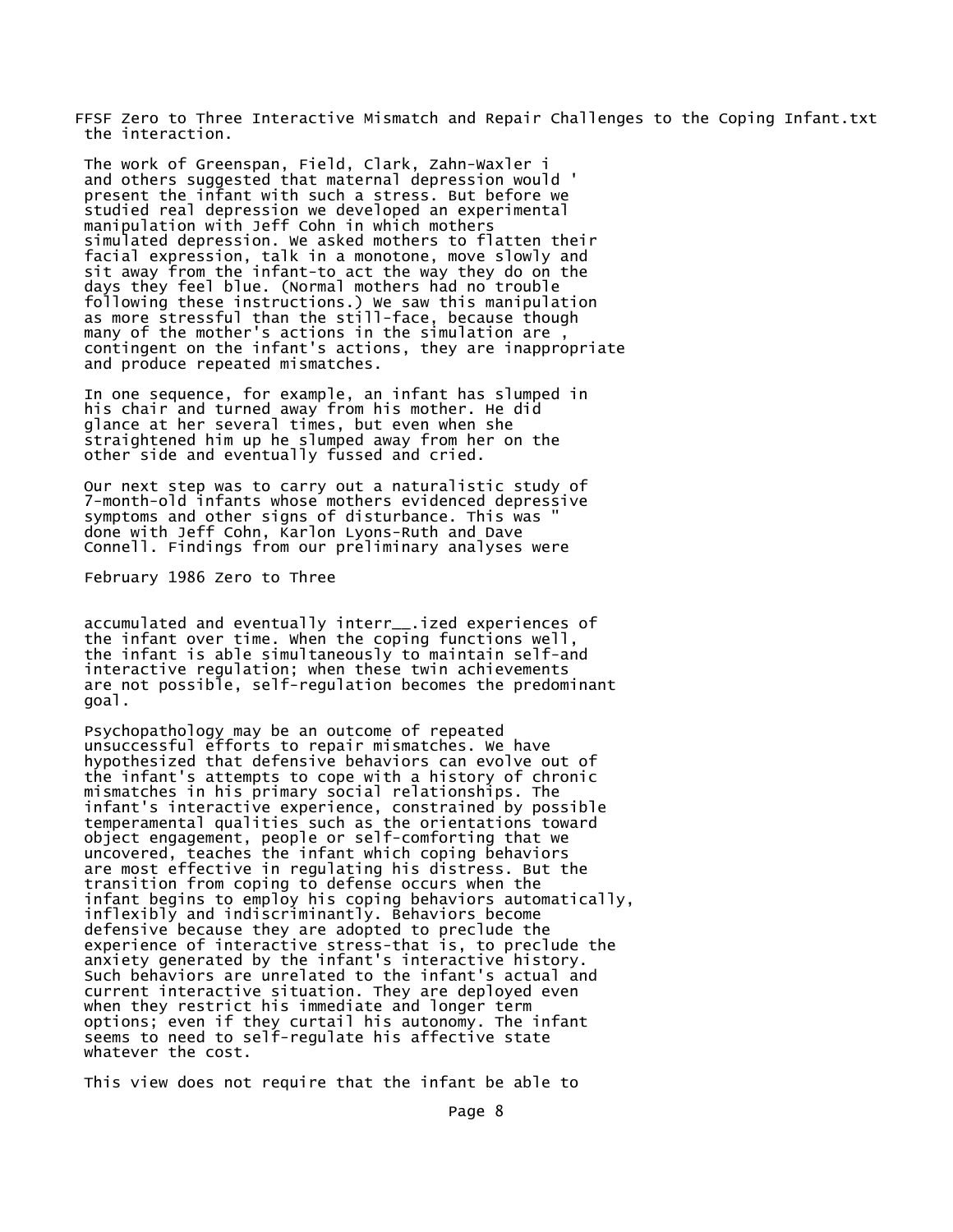FFSF Zero to Three Interactive Mismatch and Repair Challenges to the Coping Infant.txt make a distinction between self and other in order to repair mismatches. In fact, it may be advantageous to an infant with a sensitive partner not to make the distinction, and instead to believe that all changes emanate from himself, since the resulting well-regulated interaction will further his sense of effectance. On the other hand, the inability to distinguish between self and other can be disadvantageous-indeed, deleteriouswhen the interactive partner is insensitive. In these circumstances, the infant's inability to discriminate the actual source of his distress will teach him that he is incapable of exerting any control over the social realm.

If we are to use these concepts and observations for assessment, attempting to predict future problems in a mother-infant relationship, we need to see synchrony or reciprocity or matching as the outcome of an active process of infant and mother coping. While its achievement marks the success of that process, it is the process of interactive mutual regulation, the process of coping and repairing mismatches, that is critical to the infant's development. We should expect to see dissynchrony in the normal interaction. We should also expect to see infant and mother persistently deploying coping behaviors to repair their mismatches and sometimes achieving success.

Following an examination of normal interaction, an assessment might also include a look at the infant coping with the mother still-faced. Like Ainsworth's strange situation, this experience is an age appropriate stress. It is our belief that the infant's reaction to the still-face reveals his expectations, based on the interaction's

5

•..

"

similar to what we saw in the simulated depression study except that these infants looked much more distressed and disengaged then did the infants in the simulated situation. We found that:

• During face-to-face play the depressed mothers engage in positive social play less than 10% of the observation time and they look away from their infants 20% of the time. Normal mothers engage in play about 40% of the time and, as Stern has shown, almost never look away.

• Infants of depressed mothers were only in social play about 5% of the time, whereas infants of normal mothers were in play about 13% of the time. We also observed a marked decrease in the percentage of time the infants of depressed mothers are able to focus on objects. In normal interactions, the 6 month old infant spends about 41% of the time looking at objects but infants of depressed mothers look at objects only 20% of the time. Not only, then, has prolonged exposure to this distortion of maternal behavior disturbed these infants' capacity to play, but it has even disrupted their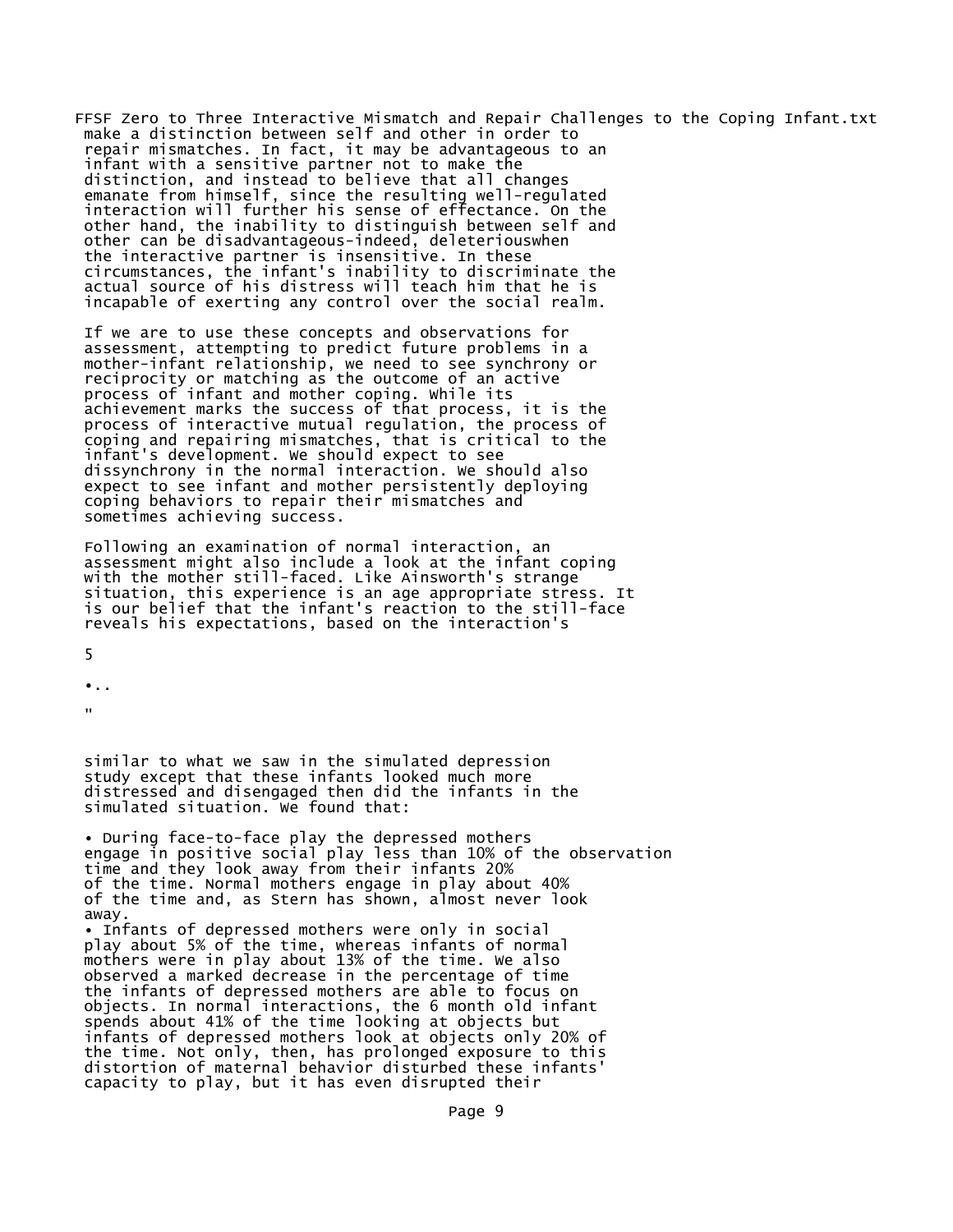FFSF Zero to Three Interactive Mismatch and Repair Challenges to the Coping Infant.txt engagement with the inanimate environment. • Most importantly, just as we found in the normal interactions, there was a strong relation between what the mother did and what the infant did: mothers who were more emotionally positive, even minimally so, had infants who were more positive-the correlation of maternal play and infant play was .51. Mothers who engaged in more intrusive behaviors, such as expressions of anger, had infants who looked away more-the correlation of maternal intrusiveness and infant avert was .54. Mothers who averted from their infants had infants who were more likely to protest-the correlation was .87.

## Summary and discussion

Normal infants, in normal interactions with adults, experience a large number of mismatches in the interaction. Infants have coping behaviors for repairing the interactive mismatches and maintaining selfregulation, coping behaviors which are in large part successful and which begin to stabilize at around 6 months of age. Most importantly, the normal infant's use of coping behaviors is related to his experience in repairing mismatches in the normal interaction. When infants experience atypical interaction or unresolvable mismatches, as in the case of maternal depression, they decrease their deployment of coping skills aimed at repairing the interaction or even at maintaining engagement with the inanimate environment. More and more babies deploy coping behaviors aimed at maintaining self-regulation.

From this' perspective, the pathways to normalcy or psycholopathology appear as part of the same developmental process. The central event of the process is the mismatch. The critical developmental experience has to do with whether or not the infant's coping behaviors successfully repair the mismatch and maintain or fail to maintain self-regulation. We see no single traumatic juncture separating these pathways-only the slowing

February 1986 Zero to Three

history and his affective core, and may predict to the future. For us, seeing fusses, protests, and averts during the stiff-face is a sign that the infant has an expectancy of a normally regulated interaction which is being violated. Indeed, we initially give a similar interpretation to much of the negative behaviors we see in normal interactions. We then look at the infant's reaction to the still-face to see if he is telling us by his reaction to this stress that his usual interactive experience is appropriate.

We have so far focused on the mother as the disorganizing agent in the interaction. But she is not the only agent and may be not even the primary agent of disorganization. An infant is immature, has limited regulatory capacities, is slow to process and slow to respond. He is a difficult interactive partner. Much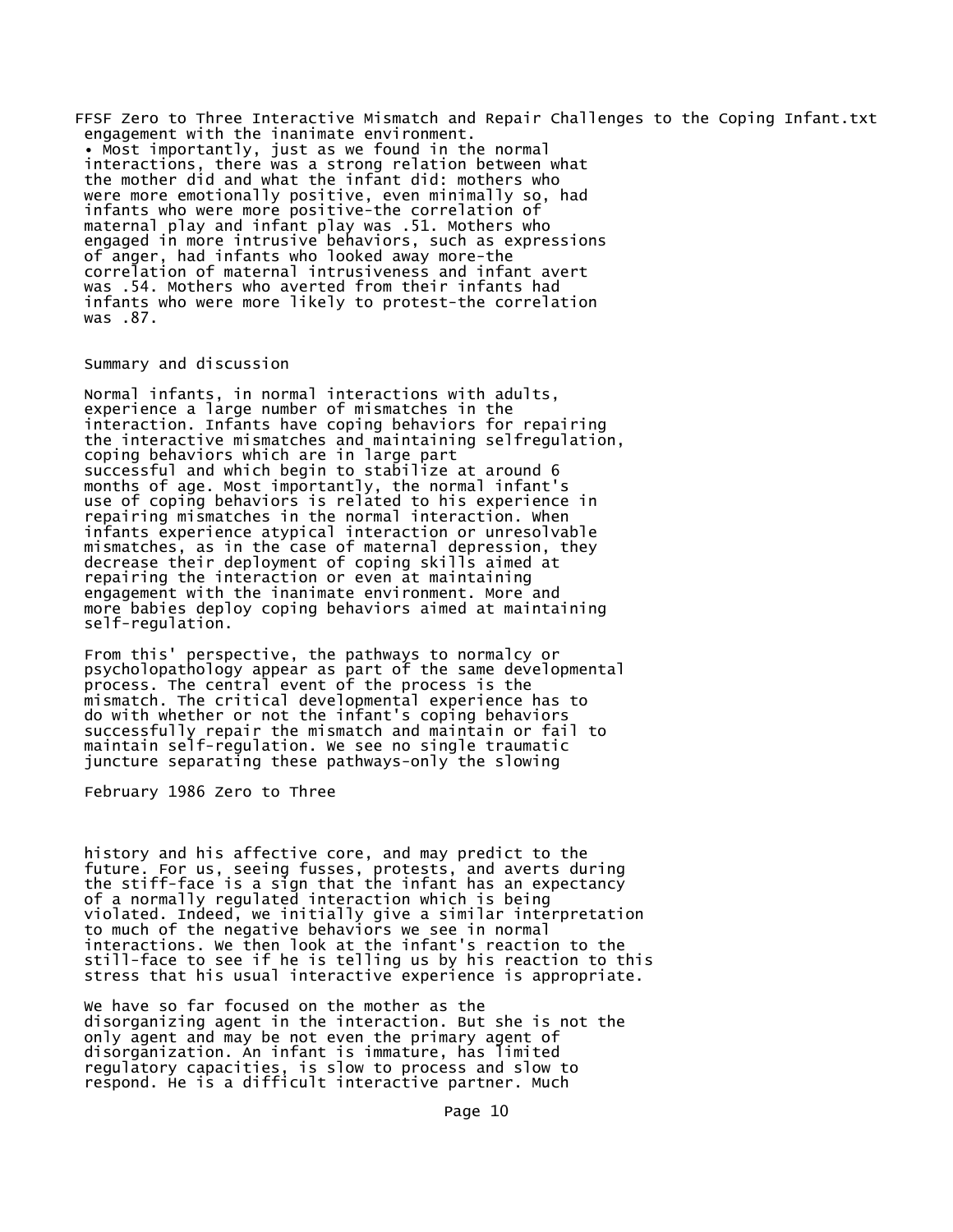FFSF Zero to Three Interactive Mismatch and Repair Challenges to the Coping Infant.txt disorganization comes from the infant, but once disorganization starts to stabilize it no longer matters who was the initial cause. Both partners become complicit in maintaining the disorganization.

How can one intervene to undo this disorganization? It may be useful to provide infant and mother each with opportunities for satisfying interactive experiences with other partners. It is expected that these experiences will allow them to develop new interactive patterns that can then be brought into their own interaction. However, disorganization of an interaction, while a sign of a possible problem, may not require immediate intervention. Holding back but still "holding" the dyad may allow adult and infant the opportunity to experience the positive benefits of reparation. Such a strategy should also convey confidence in their capacities to cope; we believe that the dyad itself generates a more stable

,,. organization than the organization that occurs when we cut the reparation process short.

One more finding may help to focus us on this process and suggest new areas of exploration. In our study of Amherst mothers and their infants we found that a 6 and 9 months of age, mother-daughter pairs were much more likely to be in match states than were mother-son pairs. This finding raises questions about the differential development of a sense of effectance, empathy and coping skills in girls and boys. However, it serves to emphasize the potential centrality of the mismatch and its resolution as part of a normal developmental process.

Additional references:

Cohn, J., & Tronick, E. Three-month old infants' reaction to simulated maternal depression. Child Development, 1983, 54, 185-193.

Tronick, E.Z., Cohn, J., & Shea, E. The transfer of affect between-mothers and infants. In T.B. Brazelton, & M. Yogman (Eds.), Infant behavior and development, Special issue.

Dowd, J., & Tronick, E.Z. Temporal coordination of arm movements in early infancy: Do infants move in synchrony with adult speech. Accepted for publication,

Child Development.

6

So Sad You'd Think the World Was About to End: Perceptions of and Adaptations to Suffering in Three Preschool Siblings

by james M. Herzog, M.D. Harvard Medical School judge Baker Guidance Center Boston, Massachusetts